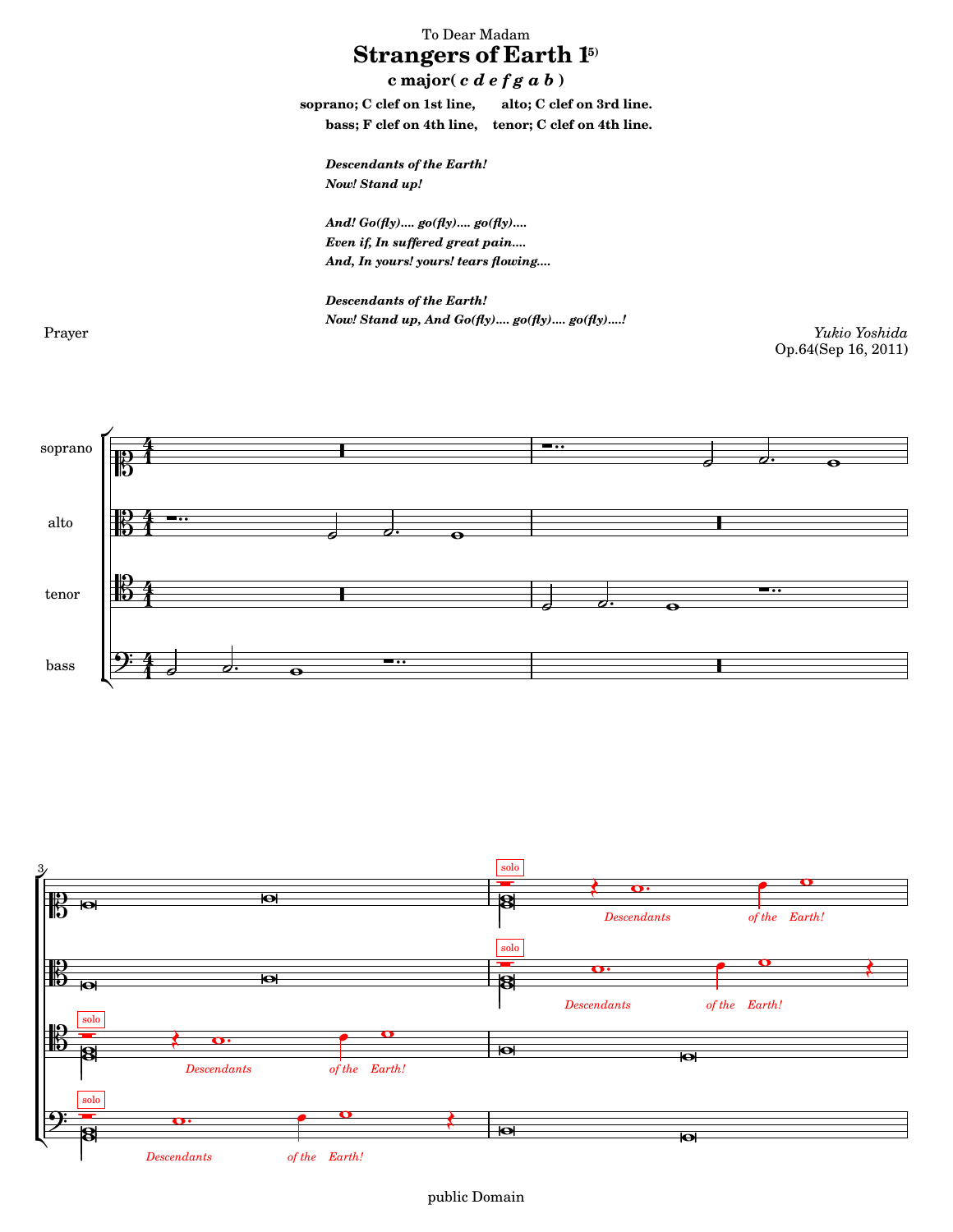

*[descendants](textedit:///mnt/c/yukio/sheet-poem.com/2008-2011/2011/strangers1-5/strangers1-5.ly:533:0:1) [the](textedit:///mnt/c/yukio/sheet-poem.com/2008-2011/2011/strangers1-5/strangers1-5.ly:533:15:16) [earth](textedit:///mnt/c/yukio/sheet-poem.com/2008-2011/2011/strangers1-5/strangers1-5.ly:533:19:20) [of](textedit:///mnt/c/yukio/sheet-poem.com/2008-2011/2011/strangers1-5/strangers1-5.ly:533:12:13) [Go\(fly\)....,](textedit:///mnt/c/yukio/sheet-poem.com/2008-2011/2011/strangers1-5/strangers1-5.ly:531:4:5)*

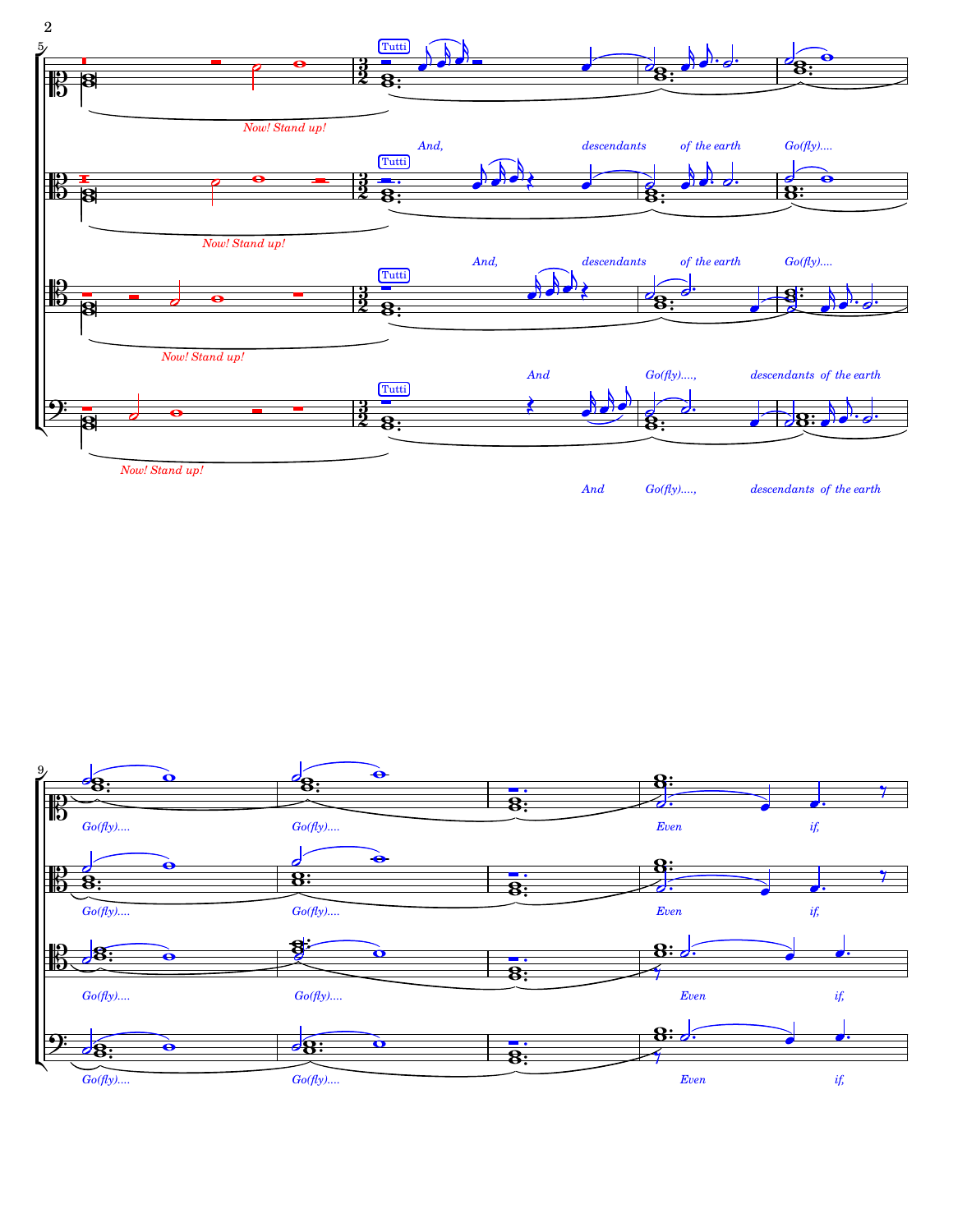